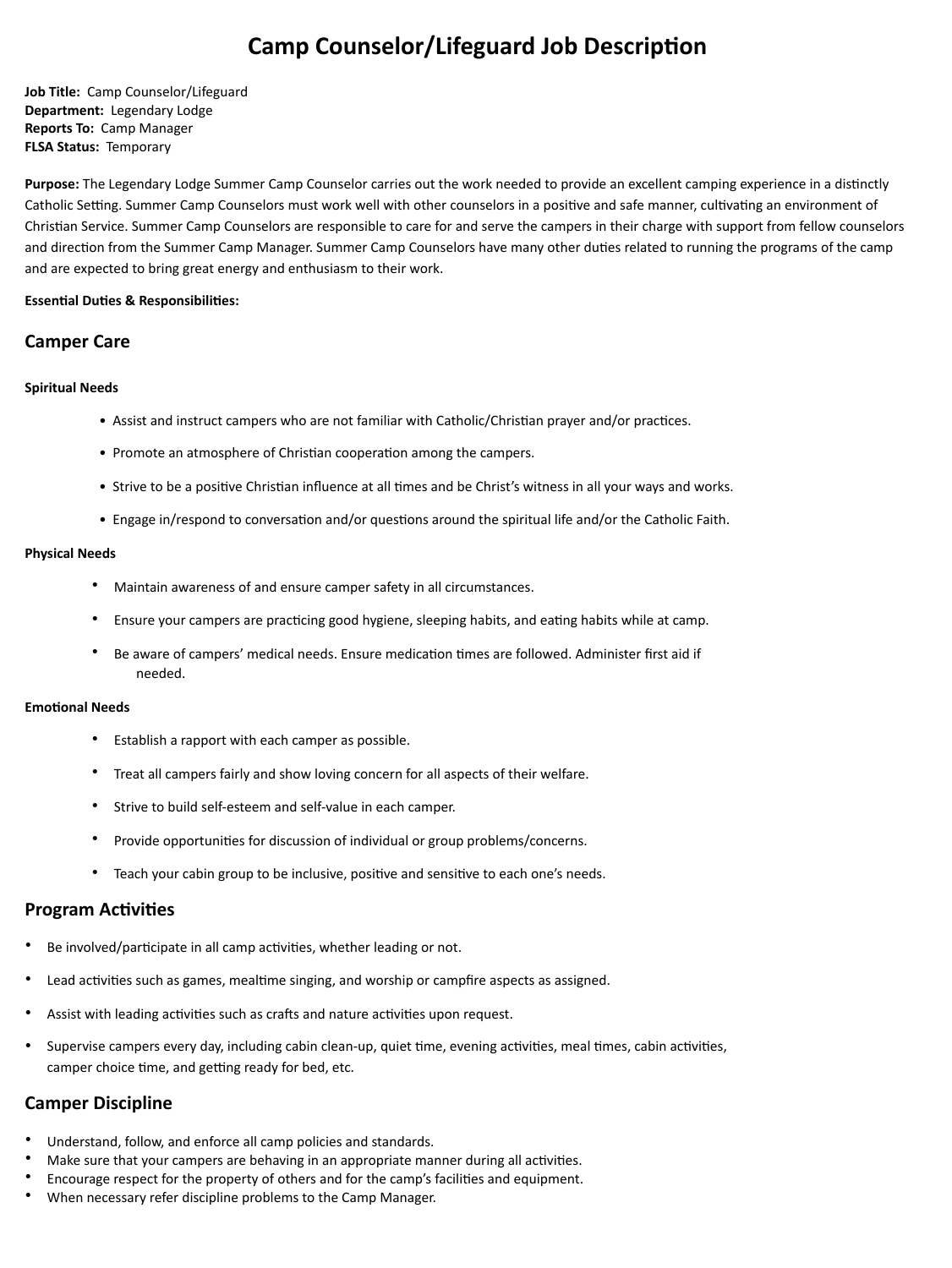# **Lifeguard Duties (if applicable)**

- Holds valid Red Cross Lifeguard certification (or equivalent).
- Maintains constant surveillance of campers during swim time; acts immediately and appropriately to secure safety of campers in the event of emergency.
- Provides emergency care and treatment as required until the arrival of emergency medical services.
- Performs various maintenance duties as directed to maintain a clean and safe facility.

# **General Responsibili7es**

- Be a positive Christian influence at all times and provide personal guidance to campers when needed.
- Be with your campers at all times unless on break
- Be responsible for the stewardship of all camp facilities and equipment.
- Represent the camp and its mission in a positive manner.
- Reflect in attitude and actions that your position is an opportunity to further the mission of Legendary Lodge and to be in service to Christ found in each camper.
- Assist in daily and weekly clean-up assignments.
- Engage in positive rapport with campers' parents.
- Assist other staff in any task that may require help.

#### **Competencies:**

#### **Better Health**

We develop ourselves and others by continually improving health through all aspects of physical and mental well-being.

#### **Service**

We are committed to customer service excellence. We are attentive to detail and accuracy and we look for improvements continuously. We monitor quality levels, find root cause of quality problems, and own/act on quality problems.

#### **Collaboration**

We work well with others and display team-oriented behaviors in all our interactions; we actively work to create a win-win environment, and we treat customers and other partners with respect.

#### **Innovation**

We generate new ideas and challenge the status quo. We support change, solve problems creatively, and encourage creativity in others. **Caring** 

We actively demonstrate concern for others, and we show respect for our customers, coworkers, and business partners.

#### **Integrity**

We deal with others in a straightforward and honest manner. We are accountable for our actions; we maintain confidentiality, and we behave in a manner consistent with the company's Code of Business Ethics and Conduct.

#### **Adaptability/Flexibility**

Adapts to change, is open to new ideas, takes on new responsibilities, handles pressure, adjusts plans to meet changing needs.

# **Communication**

Communicates well both verbally and in writing, creates accurate and punctual reports, delivers presentations, shares information and ideas with others, has good listening skills.

#### **Job Knowledge**

Understands duties and responsibilities, has necessary job knowledge, has necessary technical skills, understands company mission/ values, keeps job knowledge current, is in command of critical issues.

# **Problem Solving/Analysis**

Breaks down problems into smaller components, understands underlying issues, can simplify and process complex issues, understands the difference between critical details and unimportant facts.

# **Productivity**

Manages a fair workload, volunteers for additional work, prioritizes tasks, develops good work procedures, manages time well, handles information flow.

# **Quality**

Is attentive to detail and accuracy, is committed to excellence, looks for improvements continuously, monitors quality levels, finds root cause of quality problems, owns/acts on quality problems.

# **Teamwork**

Meets all team deadlines and responsibilities, listens to others and values opinions, helps team leader to meet goals, welcomes newcomers and promotes a team atmosphere.